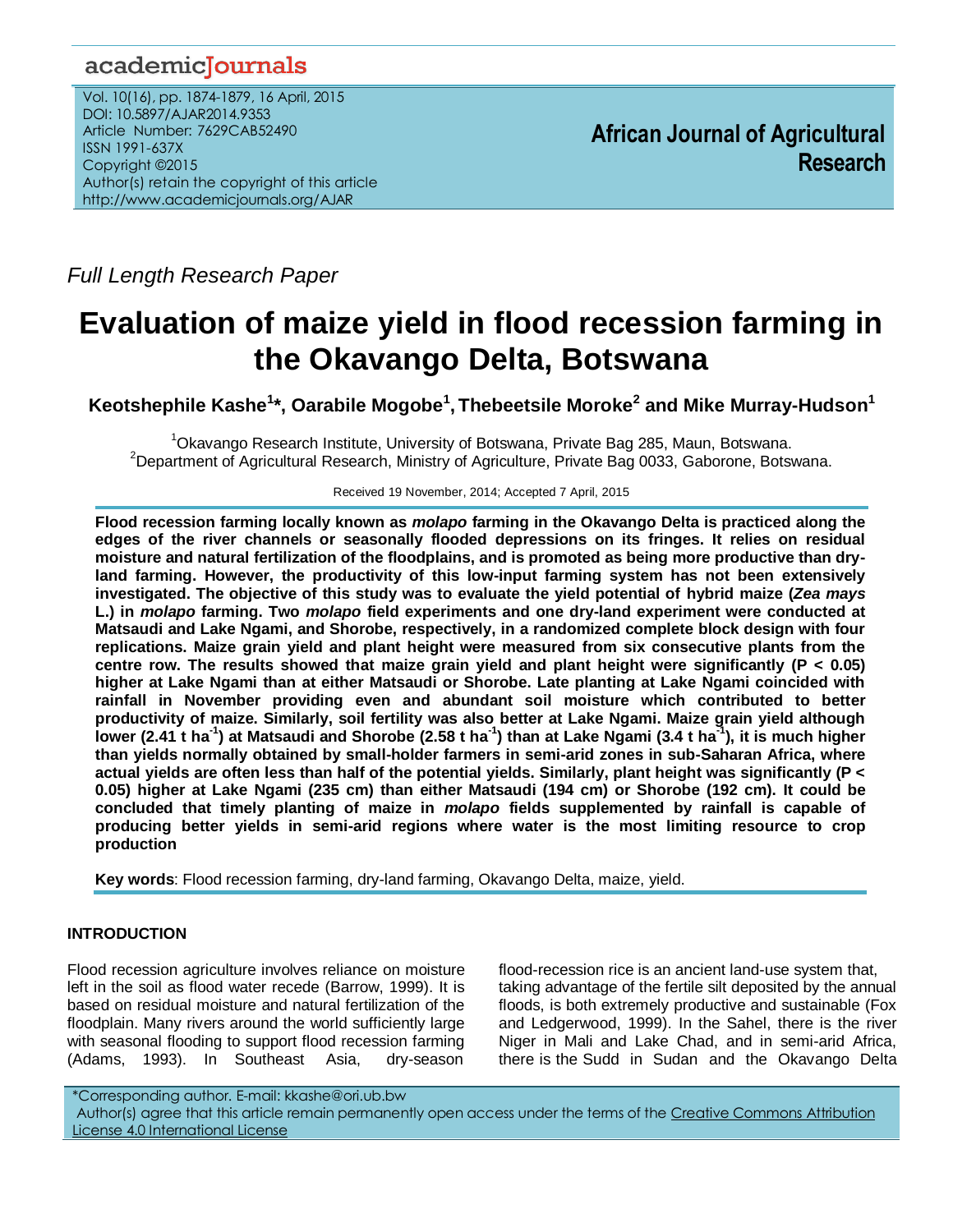in Botswana (Adams, 1993).

The Okavango Delta of northern Botswana is possibly the most pristine of Africa's large wetlands (Gumbricht et al., 2004; Kgori et al., 2006), and supports a major tourism industry and rural community livelihood (Gumbricht et al., 2004; Wolski and Murray-Hudson, 2008; Magole and Magole, 2009; Kgathi et al., 2012). It was declared a Ramsar site-a wetland of international importance in 1997 and was recently inscribed as a Natural World Heritage site in 2014. This wetland is supplied by the Okavango River, which flows from the tropical highlands of Angola into the Kalahari basin (Bauer et al., 2004). The river discharges about 10  $km^3$  of water onto the Delta each year, supplemented by about 6 km<sup>3</sup> of rainfall, which supports about 2500 km<sup>2</sup> of permanent wetland and up to 8000  $km^2$  of seasonal wetland (McCarthy, 2006).

Flood recession farming is an important livelihood activity for the poor riparian communities in Africa and some parts of Asia. This farming system provides moisture conditions similar to irrigated farming and utilises residual moisture retained within the root zones of crops. The unlimited moisture in flood recession farming makes it more sustainable and profitable as it produces more yield than dry-lands farming. It has no costs associated with inputs other than land and labour, and consequently, has a very high net return to energy expenditures (Saarnak, 2003). In the Ngamiland district of Botswana flood recession farming locally known as *molapo* farming is practiced along the edges of the river channels or seasonally flooded depressions on fringes of the Okavango Delta (Bendsen, 2002).

Planting of crops start in September when floods start to recede. Maize is the main crop grown in *molapo* farms, with secondary crops such as sweet sorghum, sorghum, beans, pumpkin and watermelons (Bendson, 2002; Vanderpost, 2009). Maize is the main staple food for countries in Southern Africa as people depend on it for more than half of their calorie intake (Setimela et al., 2010). In Botswana, it is the cereal most consumed and supplies a larger percentage of the daily calories in most of the diets of Batswana (Lekgari and Setimela, 2002). DAR (2011) report indicated that the total hectarage for Ngamiland was 9,899 hectares of which 10% (987) was under *molapo* farming. Yields from *molapo* farms, although lower than the potential yield, are much more than those obtained from dry-land farms (Molefe et al., 2014). In sorghum for instance, grain yield ranges from 1,800 to 2,900 kg ha-1 (Bendsen, 2002; Arntzen, 2005); whereas, under rain fed it can be as low as 121 kg ha<sup>1</sup>. Literature on maize grain yield in *molapo* farms is currently not available, probably due to the fact that most *molapo* farmers prefer to grow maize as a cash crop where it is sold as green mealies early in the season to get better price before produce from the dry-land farms enter the market.

The climate of the Okavango Delta makes *molapo*

farming much more suitable and sustainable than dryland farming in semi-arid savannah due to low (~490 mm) and erratic rainfall in the area (Molefe et al., 2014) with high potential evaporation of  $2172$  mm a<sup>-1</sup> (McCarthy, 2006; Wolski and Savenije, 2006). In addition, most of the Delta is covered by infertile sandy soils with low moisture retention capacity (Mubyana et al., 2003; Motsholapheko et al., 2011). These harsh climatic conditions are the major causes of crop failure in semiarid dry-land farming. Soils in *molapo* farms are fertile because of the annual deposits of organic matter and silt laid down by the retreating floods, and that partly explains why *molapo* farming is more productive than dry-land farming.

*Molapo* farming in the Okavango Delta is an important land use and the basis for subsistence livelihoods of the local poor and vulnerable communities (Motsumi et al., 2012) (Figures 1 and 2A, B and C). Despite its significant contribution to rural livelihoods, the productivity of *molapo* farming has not been extensively investigated. The objective of this study was to evaluate yield potential of maize in *molapo* farming.

# **Study area**

The study was conducted in the Okavango Delta (Figure 3) situated in the northern part of Botswana. The Okavango Delta is a large (12 000 km2) alluvial fan formed by the Okavango River. The inundated area of the delta varies dramatically from year to year depending primarily on the rainfall in Angola (Kgomotso and Swatuk, 2006; Wolski and Murray-Hudson, 2006). The area covered by water expands from its annual low of 2500 to 4000  $km^2$  in February–March to its annual high of 6000 to 12000 km<sup>2</sup> in August-September (McCarthy et al., 2004). The variation is closely linked to rain fall in the catchment area of Cuito and Cubango rivers in central Angola, which respectively receives mean annual rainfall of 876 and 983 mm (McCarthy et al., 2000; Wolski and Murray-Hudson 2008). Local rainfall also contributes significantly to the delta with an annual average of 490 mm (Anderson et al., 2003; Gumbricht et al., 2004), and it falls in one distinct rainy season from November to March (Wolski and Savenije, 2006).

As stated earlier, the inundated area varies in size from year to year. This seasonality of inundation gives rise to three major hydro-ecological zones, namely: permanent swamp, seasonal (regularly flooded) floodplains and occasional floodplains (Wolski and Savenije, 2006). The seasonal floodplains are areas where *molapo* farming (Figure 2) is practiced (Oosterbaan et al., 1986).

The actual study sites were Matsaudi (19°49'31.2''S, 023°36'19.5''E) and Shorobe (19°44'34.8''S, 023°41'27.7''E) along the Thamalakane river and Lake Ngami (20°30'28.1''S, 022°47'06.7''E) (Figure 3). The sites were selected because of their contrasting hydrology. Lake Ngami is the terminal end of the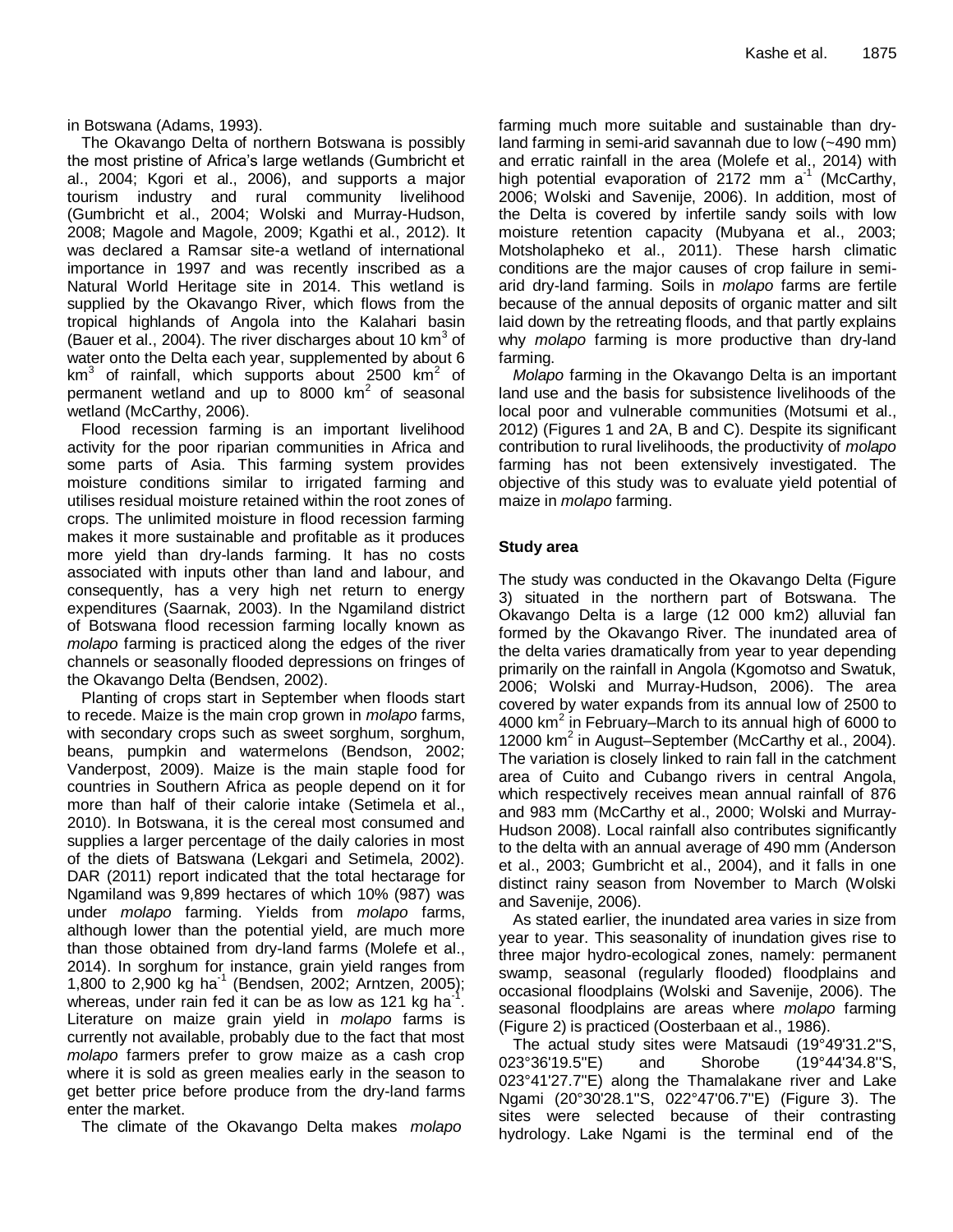

**Figure 1.** Map showing main *molapo* farming areas in the Okavango Delta (Chimbari et al., 2009).



**Figure 2.** *Molapo* field flooded (A), maize in *molapo* field ((B), picture taken by Demel Teketay), and (C) flooded maize crop in March 2014. Pictures A and C taken by Keotshephile Kashe.

Okavango Delta and floods recede slowly from *molapo* fields resulting in late planting mostly in November. In Matsaudi, *molapo* fields are along the Thamalakane River and flood recession starts early giving farmers an opportunity to plant early in September.

Shorobe village is located in the lower part of the Okavango Delta. CSO, (2011) indicated that the population of Shorobe was 1,031. The local communities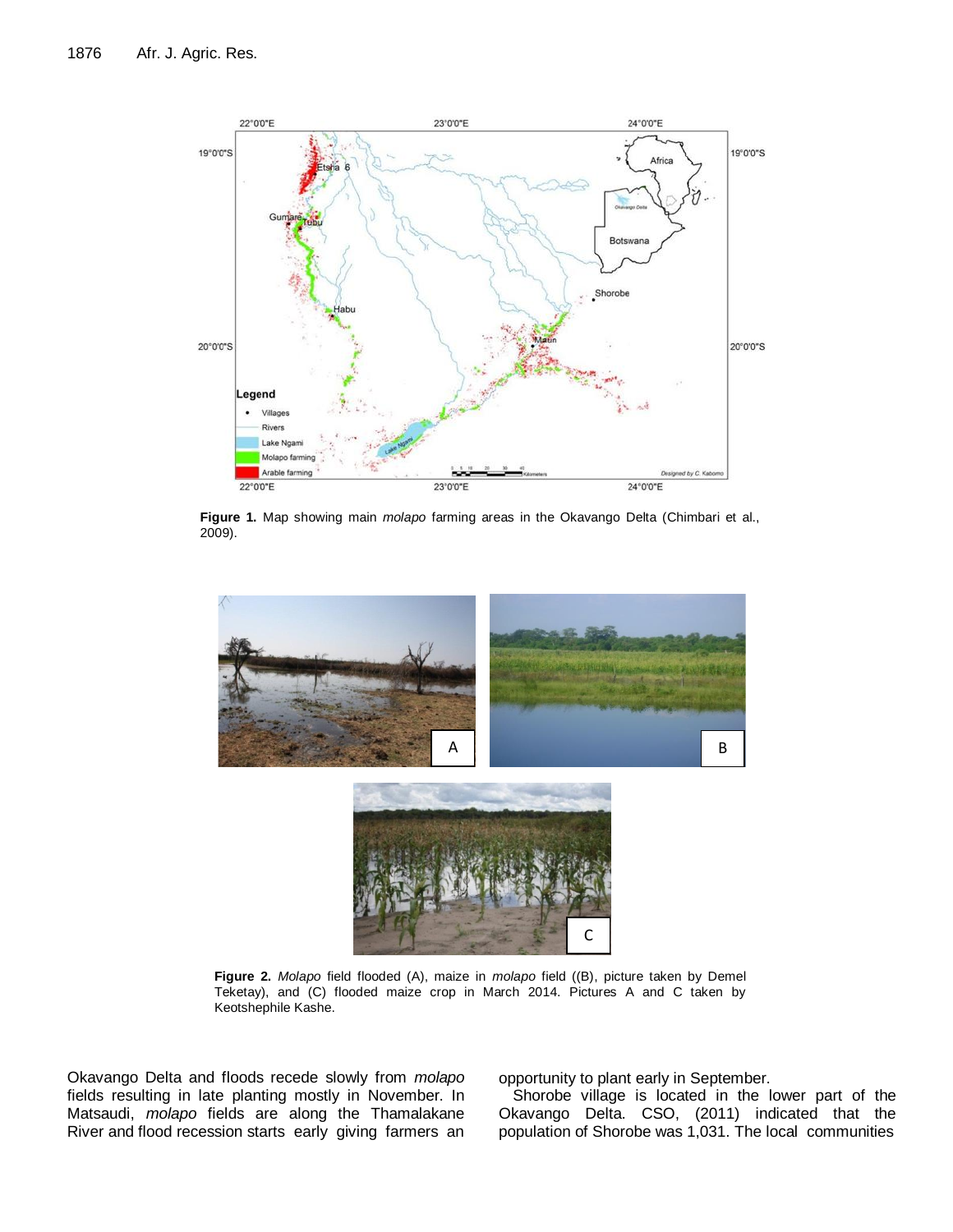

**Figure 3.** Map of Okavango Delta showing study sites.



**Figure 4.** Monthly rainfall and mean monthly maximum and minimum temperature in Maun for 2013/14 crop growing season.

of this village sustained their living through basketmaking, dry-land and flood recession (*molapo*) farming (Kgathi et al., 2007). Matsaudi is located on the eastern end of the Okavango Delta near Shorobe village. In 2011, its population was 345 (CSO, 2011). *Molapo* fields in Matsaudi are fed by the Santantadibe and Gomoti Rivers and backflow from the Thamalakane River. The main livelihood activities are *molapo* and dry-land farming, livestock rearing and fishing.

Lake Ngami occupies the south-west part of the Okavango Delta. It was originally fed by the Thaoge River, the western distributaries of the Delta. It last received inflow in 1989 and after a dry period has again since 2004, been receiving considerably inflow from Xudum distributary and is now considered its terminal portion (Wolski and Murray-Hudson, 2006). Lake Ngami is surrounded by three villages of Toteng, Bothathogo, Bodibeng and Sehithwa, with a population of 902, 555, 778 and 2 748, respectively (CSO, 2011). Livelihood activities for people in these villages include livestock rearing, *molapo* farming, dryland farming and fishing.

# **Climate**

Maun and Sehithwa agro-meteorological weather stations were used as reference points for Matsaudi and Shorobe, and Lake Ngami respectively. Sehithwa station does not record maximum and minimum air temperature and uses Maun as its reference point. The hottest month during the crop growing season was October (35.4°C) and coolest was May (26.2°C) (Figure 4). The long-term (2004/2005 to 2013/2014) average seasonal rainfall was 341.39 and 471.63 mm, and the mean seasonal rainfall was 578.50 and 556.9 mm for Sehithwa and Maun, respectively. There was a dry spell in Matsaudi prior to sowing in September with no rainfall and only 7 mm for the month of October (Figure 4). However, in Sehithwa, 15.4 mm was recorded prior to sowing in November and 137.2 mm in December (Figure 5).

#### **Hydrology of the Thamalakane River**

Flooding of *molapo* fields along the Thamalakane River in 2013/2014 season began in mid-June when the annual floods reach Maun and the water level in the river rose from 1.605 to a peak of 2.515 in September and dropped to 1.658 m in December (Figure 6) as the floods started to recede. The maximum inundation was reached by the end August and floods started to recede by the beginning of September allowing farmers to start ploughing and planting crops.

#### **MATERIALS AND METHODS**

#### **Field operations**

Land preparation at *molapo* fields (Lake Ngami and Matsaudi) was done by donkey drawn mouldboard plough, whereas, in dryland (Shorobe) it was by tractor drawn mouldboard plough followed by discing to level the soil before planting. Soil samples were collected before ploughing and the main chemical properties of the soil from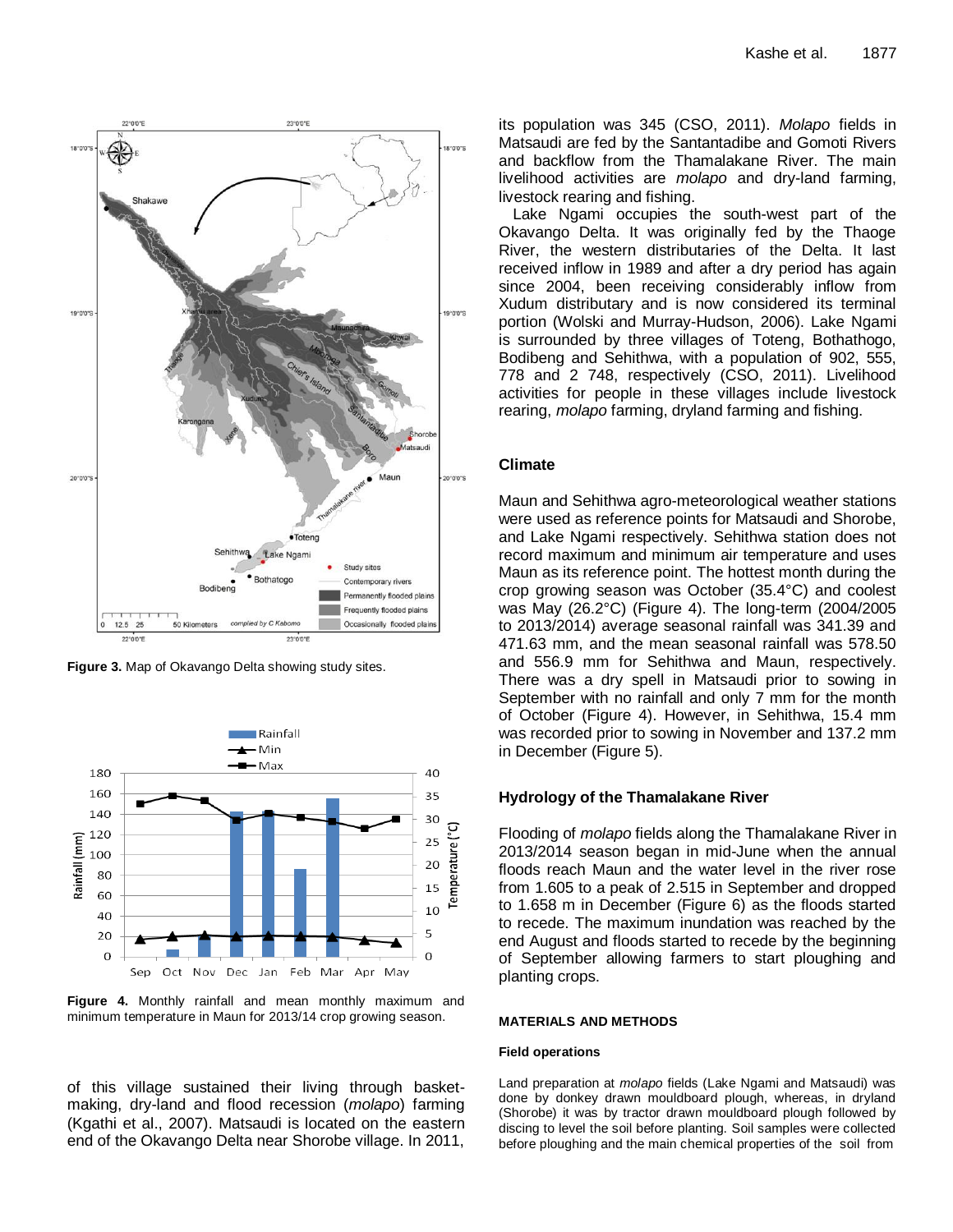

**Figure 5.** Monthly rainfall in Sehithwa for 2013/14 crop growing season.



**Figure 6.** A graph showing water levels for the Thamalakane River for years 2010 to 2014.

the study sites were presented in Table 1. Maize hybrid (*Zea mays* cv. 'SC 403') was sown in 0.7 m rows at 60,000 plants ha<sup>-1</sup> in a randomized complete block design with four replications on the 4<sup>th</sup> September, 15<sup>th</sup> November and 24<sup>th</sup> November 2013 at Matsaudi, Lake Ngami and Shorobe, respectively. No starter or post emergence fertilizer was applied. Weeding was done when necessary to maintain weed-free conditions until crops were harvested.

#### **Data collection**

Maize was harvested on the  $5<sup>th</sup>$  January, 27<sup>th</sup> March and  $4<sup>th</sup>$  April 2014 at Matsaudi, Lake Ngami and Shorobe, respectively. Measurements were taken at harvest. For plant height and grain yield, six consecutive plants from the centre row were randomly selected. Plant height was recorded in the field and was considered to be that of the highest leaf.

#### **Statistical analysis**

Data were analyzed using the statistical software R i386 3.0.1. Diagnostic plots were used to check the homogeneity of variance and normality of data for each response variable. Data for plant

height and maize grain yield were compared using means and standard errors and represented as standard error bar plots.

## **RESULTS**

Maize plant height and grain yield were significantly higher (p < 0.05) in *molapo* field at Lake Ngami compared to the other *molapo* field at Matsaudi and dryland field at Shorobe. Maize plants at Lake Ngami were taller (235 cm) than at Matsaudi (194 cm) and Shorobe (192 cm), which exhibited no significant difference (Figure 7). Similarly, grain yield was greater  $(3.40 \text{ t} \text{ ha}^1)$  at Lake Ngami than at Matsaudi  $(2.4 \text{ t} \text{ ha}^{\text{-}1})$  and Shorobe  $(2.58 \text{ t} \text{ h})$ ha $^{-1}$ ) (Figure 8).

### **DISCUSSION**

Overall, maize yields were significantly greater in *molapo* field at Lake Ngami than at the other *molapo* field at Matsaudi and dryland field at Shorobe. The variation in the yields between the three sites can be attributed to the difference in the temporal distribution of rainfall. Late planting at Lake Ngami (November) coincided with abundant rainfall resulting in even and unlimited moisture from planting to physiological maturity. The unlimited supply of soil moisture contributed to the growth and development of maize plants, which increased biomass and ultimately grain yield. Early planting at Matsaudi (September) with no rainfall and only 7 mm in October meant that the crop relied only on residual moisture in the floodplains.

Maize grain yield and plant height were significantly higher at Lake Ngami than at Matsaudi and Shorobe, with the latter two having no significant differences. The grain yield was 3.40, 2.41 and 2.58 t ha $^{-1}$  at Lake Ngami, Matsaudi and Shorobe, respectively. These values are comparable to what Setimela et al. (2010) found for the same hybrid (SC403) under dry-land farming in Botswana. The grain yield in dry-land was, however, similar to *molapo* farms in Matsaudi, contrary to earlier findings by Molefe et al. (2013). The difference in the performance of maize can be associated with rainfall distribution in time. Lake Ngami and Shorobe received more rainfall (152 mm) from planting to flowering (November and December 2013), whereas, Matsaudi received nothing in September and only 7 mm in October 2013. The difference in the yields could be explained by this variation in the distribution of rainfall. Water availability is important during the maize's critical growth stages; flowering (55 to 65 days after planting) and grain filling (75 to 95 days after planting). Maize is very sensitive to moisture stress during these critical stages (Li-Ping, 2006). Maize at Matsaudi received a meagre 7 mm of rain during the critical growth stages. The period of time when maize experiences moisture stress may be more critical to grain yield than season-long deficits (Dalley et al., 2006). Considering that only 7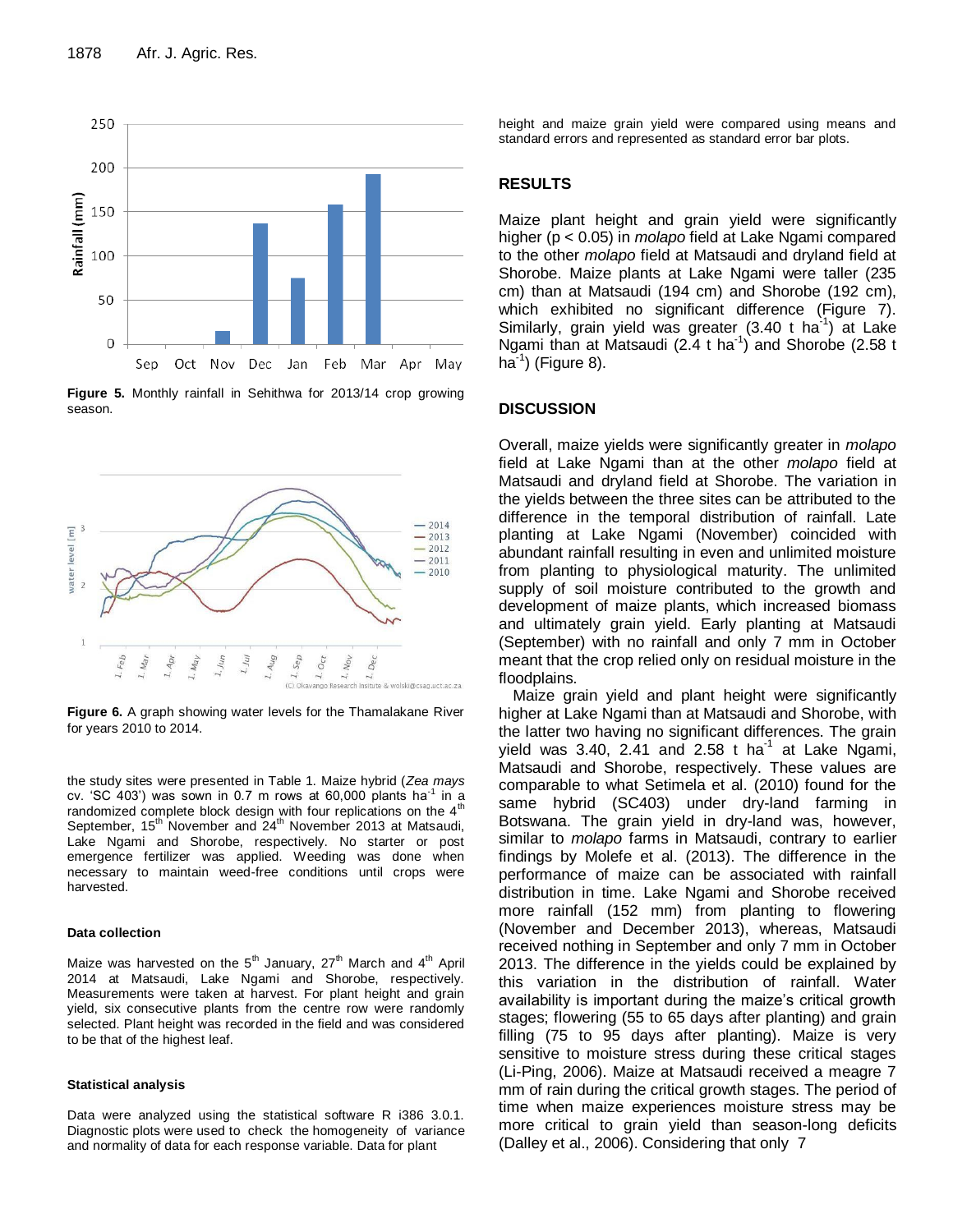**Table 1.** Chemical properties of soil at the study sites.

| <b>Site</b>    | рH                   | P     | Сa       | Mg       |          | Na       | <b>CEC</b> |
|----------------|----------------------|-------|----------|----------|----------|----------|------------|
|                | (CaCl <sub>2</sub> ) | (ppm) | cmol+/kq | cmol+/kq | cmol+/kq | cmol+/kg | cmol+/kq   |
| Matsaudi       | 5.9                  | 11.9  | 1.14     | 1.05     | 0.18     | 0.01     | 2.37       |
| Shorobe        | 6.3                  | 11.5  | 1.11     | 1.31     | 0.25     | 0.01     | 2.67       |
| Lake Ngami     | 5.6                  | 62.9  | 7.16     | 8.82     | 1.42     | 0.06     | 17.40      |
| Optimum levels | >6                   | >10   | >1.00    | >0.30    | >0.10    | < 1.00   | >2.50      |



**Figure 7.** Maize plant height at Lake (Lake Ngami), Matsaudi and Shorobe. The columns show the mean. The circles represent the data points. The error bars show the standard error of the means.

mm of rainfall was received in October 2013 during the period when maize was tasselling, this might have affected yield formation stages. Crop yield depend on the magnitude and timing of the total crop available water, which includes effective rain and available soil water at planting (Payero et al., 2009). Maize grown in arid and semi-arid is often limited by variation in the amount and frequency of rainfall (Pandey et al., 2000).

Water stress can negatively affect growth, development, and physiological processes of maize plants, which can reduce biomass and ultimately, grain yield (Payero et al., 2009), due to a reduction in leaf area (Pandey et al., 2000), shoot growth (Stone et al., 2001) and number of kernel per ear or the kernel weight (NeSmith and Richie, 1992; Traore et al., 2000).

Soil fertility is also important for crop production as much as water. Chemical soil analysis indicates that Lake Ngami was higher in all the nutrients analysed than Matsaudi and Shorobe. Better soil fertility at Lake Ngami



**Figure 8.** Maize grain yield at Lake (Lake Ngami), Matsaudi and Shorobe. The columns show the mean. The circles represent the data points. The error bars show the standard error of the means.

contributed to greater grain yield and plant height. In most regions of North China, water scarcity and soil infertility were reported as the two critical factors limiting maize grain yield (Zou et al., 2008; Wang and Li, 2010).

While maize at Matsaudi and Shorobe performed less than at Lake Ngami, the grain yield observed (2.41 and 2.58 t ha<sup>-1</sup>, respectively) is within the range of 1 to 5 t ha<sup>-1</sup> reported by SeedCo Seeds (2014) for this hybrid. These values are also higher than yield values normally obtained by small-holder farmers in semi-arid zones in sub-Saharan Africa (SSA), where yields are often less than half of the potential yields (Barron and Okwach, 2005). The low yields in small-holder farming are generally associated with low and unreliable rain fall, and limited application of fertilisers. Starter fertilizer can stimulate early growth and improve maize yield (Vetsch and Randall, 2002; Niehues et al., 2004).

# **Conclusion**

The results showed that maize plant height and grain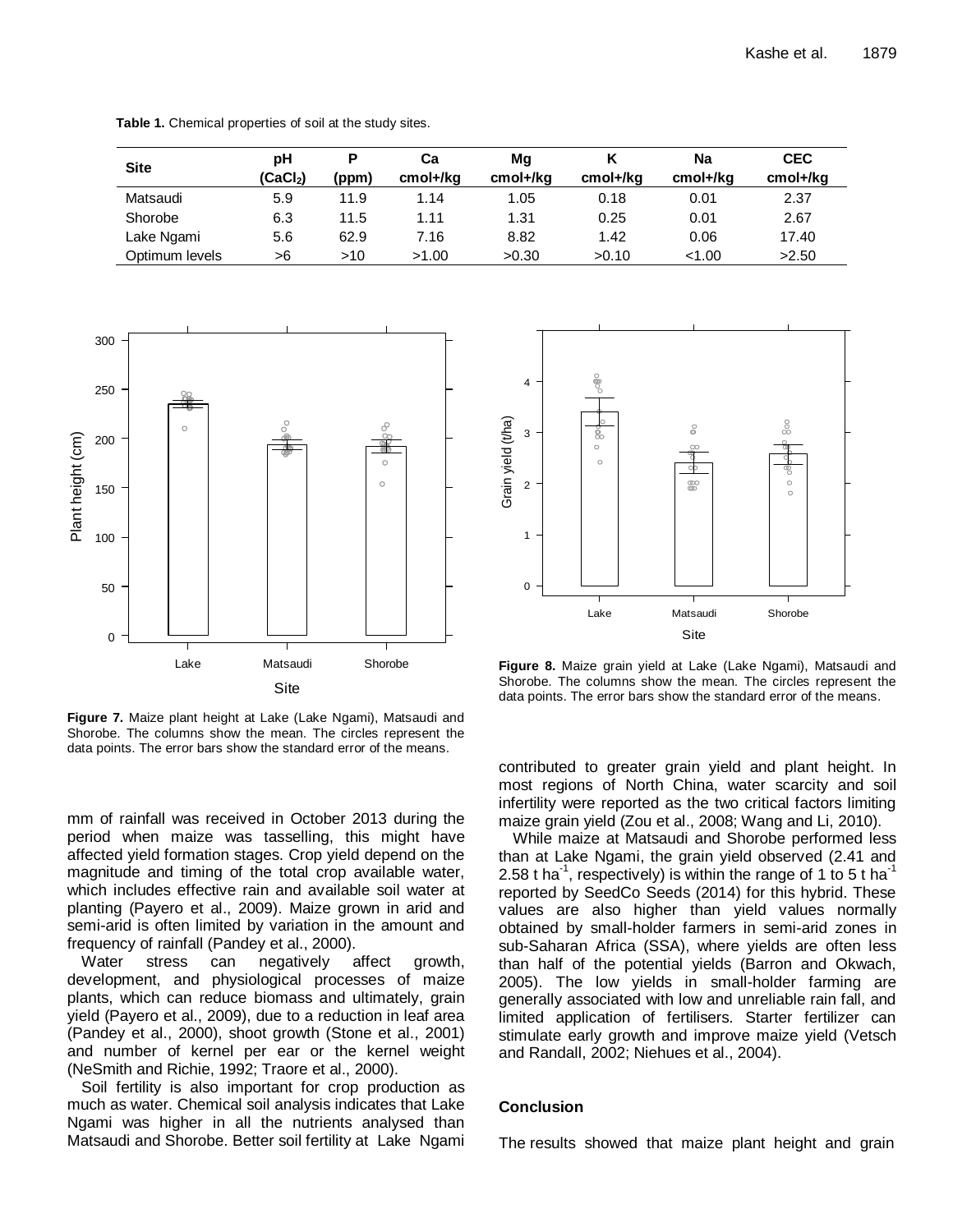yield were significantly superior in *molapo* field at Lake Ngami compared with the other *molapo* field at Matsaudi and dryland field in Shorobe. The superior performance in *molapo* field at Lake Ngami was generally associated with late planting supplemented by rainfall and better nutrients status. While maize grain yield was lower at Matsaudi and Shorobe, it was higher than yields normally obtained by small-holder farmers in semi-arid zones in sub-Saharan Africa, where yields are often less than half of the potential yields. Based on these results, we conclude that maize hybrid SC 403 when timely planted in *molapo* fields and supplemented by rainfall is capable of producing better yields in semi-arid regions where water is the most limited resource to crop production. Finally, the investigation of the effects of planting date on yield of crops in *molapo* fields is recommended.

# **Conflict of Interest**

The author(s) have not declared any conflict of interest.

# **ACKNOWLEDGEMENTS**

This study was funded by the Okavango Research Institute, University of Botswana. We are grateful to Mr. Diane Kootsenye and Mr. Mmusi Mmusi for their help with field work. We are also grateful to *molapo* farmers who allowed us to use their fields for the study. Names of the crop varieties are solely provided as information to the reader and do not imply recommendation by the authors or their organisations.

#### **REFERENCES**

- Adams WM (1993). Indeginous use of wetlands and sustainable development in West Africa. The Geogr. J. 159:209-218.
- Anderson L, Gumbrich T, Hughes D, Kniveton D, Ringrose S, Savenije H, Todd M, Wilk J, Wolski P (2003). Water flow dynamics in the Okavango River Basin and Delta: A pre-requisite for the ecosystems of the Delta. Phys. Chem. Earth. 28:1165-1172.
- Arntzen J (2005). Livelihoods and biodiversity in the Okavango Delta, Botswana. Report prepared for the PDF-B stage of the GEF project' Building local capacity for the conservation and sustainable use of biodiversity in the Okavango Delta' Centre for Applied Research, Gaborone.
- Barron J, Okwach G (2005). Run-off water harvesting for dry spell mitigation in maize (*Zea mays* L.) results from on-farm research in semi-arid Kenya. Agric Water Manage. 74:1-21.
- Barrow CJ (1999). Alternative Irrigation: The Promise of Runoff agriculture. Earthscan Publications, London. P. 87.
- Bauer P, Thabeng G, Stauffer F, Kinzelbach W (2004). Estimation of the evapotranspiration rate from diurnal groundwater level fluctuations in the Okavango Delta, Botswana. J. Hydrol. 288:344– 355.
- Bendsen H (2002). The dynamics of land use systems in Ngamiland: Changing livelihood options and strategies. Available from http://www.Okavangochallenge.com
- Central Statistics Office (2011). National population and housing census. Ministry of Finance and Development Planning, Gaborone.
- Chimbari MJ, Magole L, Wiles G, Dikgola K, Kurugundla N, Teketay D,
- Ngwenya B, Nyepi M S, Motsumi S, Ama K, Thakadu O, Chombo O (2009). Application of the ecohealth approach to understand floodrecession (Molapo) farming in the con- text of hydro-climate variability and hydro-climate change in the Okavango Delta, Botswana. Maun: University of Botswana, Harry Oppenheimer Okavango Research Centre.
- Dalley CD, Bernards ML, Kells JJ (2006). Effect of weed removal timing and row spacing on soil moisture in corn (*Zea mays*). Weed Technol. 20:399-409.
- Department of Agricultural Research (DAR) (2011). Crop Production Report. Ministry of Agriculture, Gaborone, Botswana.
- Fox J, Ledgerwood J (1999). Dry-season flood recession rice in the Mekong Delta: Two Thousand Years of Sustainable Agriculture. Asian Persp. 38:1.
- Gumbricht T, Wolski P, Frost P, McCarthy TS (2004). Forecasting the spatial extent of the annual flood in the Okavango delta, Botswana. J. Hydrol. 290:178-191.
- Kgathi DL, Ngwenya BN, Wilk J (2007)*.* Shocks and rural livelihoods in the Okavango Delta, Botswana. Dev South Afr. 24:268–308.
- Kgathi DL, Mmopelwa G, Mashabe B, Mosepele K (2012). Livestock predation, household adaptation and compensation policy: a case of Shorobe village in northern Botswana. Agrekon: 51:222-237, DOI: 10.1080/03031853.2012.695148
- Kgomotso PK, Swatuk LA (2006). Access to water and related resources in Ngamiland, Botswana: Towards a more critical perspective and sustainable approach. Phys. Chem. Earth 31:659- 668.
- Kgori PM, Modo S, Torr SJ (2006). The use of aerial spraying to eliminate tsetse from the Okavango Delta of Botswana. Acta Trop. 99:184-199.
- Lekgari AL, Setimela P (2002). Integrated Approaches to Higher Maize Productivity in the New Millennium: Selection of suitable maize genotypes in Botswana. Proceedings of the Eastern and Southern Africa Regional Maize Conference. Nairobi, Kenya, February 11<sup>th</sup>, 2002. pp. 213-215.
- Li-Ping B, Fang-Gong S, Ti-Da G, Zhao-Hui S, Yin-Yan L, Guang-Sheng Z (2006). Effect of soil drought stress on leaf water status, membrane permeability and enzymatic antioxidant system of maize. Pedosphere. 16:326-332.
- Magole L, Magole LI (2009). The Okavango Delta: Whose Delta is it? Phys. Chem. Earth. 34:874-880.
- McCarthy TS, Cooper GRJ, Tyson PD, Ellery WN (2000). Seasonal flooding in the Okavango Delta, Botswana: recent history and future prospects. S. Afr. J. Sci. 96:25-33.
- McCarthy J, Gumbricht T, McCarthy TS, Frost PE, Wessels K, Seidel F (2004). Flooding patterns in the Okavango wetland in Botswana, between 1972 and 2000. Ambio 7:453-457.
- McCarthy TS (2006). Groundwater in the wetlands of the Okavango Delta, Botswana, and its contribution to the structure and function of the ecosystem. J. Hydrol. 320:264-282.
- Molefe C, Cassidy L, Chimbari M, Magole L (2014). Influence of flood variation on molapo farming field size in the Okavango Delta, Botswana. Inter. J. Agric. Res. Rev. 2:27-37.
- Motsholapheko MR, Kgathi DL, Vanderpost C (2011). Rural livehoods and household adaptation to extreme flooding in the Okavango Delta, Botswana. Phys. Chem. Earth. 36:984-995.
- Motsumi S, Magole L, Kgathi DL (2012). Indeginous knowledge and land use policy: Implications for livelihoods of flood recession farming communities in the Okavango Delta, Botswana. Phys. Chem. Earth 50-52:185-195.
- Mubyana T, Krah M, Totolo O, Bonyongo M (2003). Influence of seasonal flooding on soil total nitrogen, organic phosphorus and microbial populations in the Okavango Delta, Botswana. J. Arid. Environ. 54:359-369.
- NeSmith DS, Richie JT (1992). Short- and long-term responses of corn to pre-anthesis soil water deficit. Agron. J. 84:107-113.
- Niehues BJ, Lamond RE, Godsey CB, Olsen CJ (2004). Starter nitrogen fertilizer management in continuous no-till corn production. Agron J. 96:1412-1418.
- Oosterbaan RJ, Kortenhorst LF, Sprey LH (1986). Development of flood recession cropping in the molapos' of the Okavango Delta. Wageningen, The Netherlands.